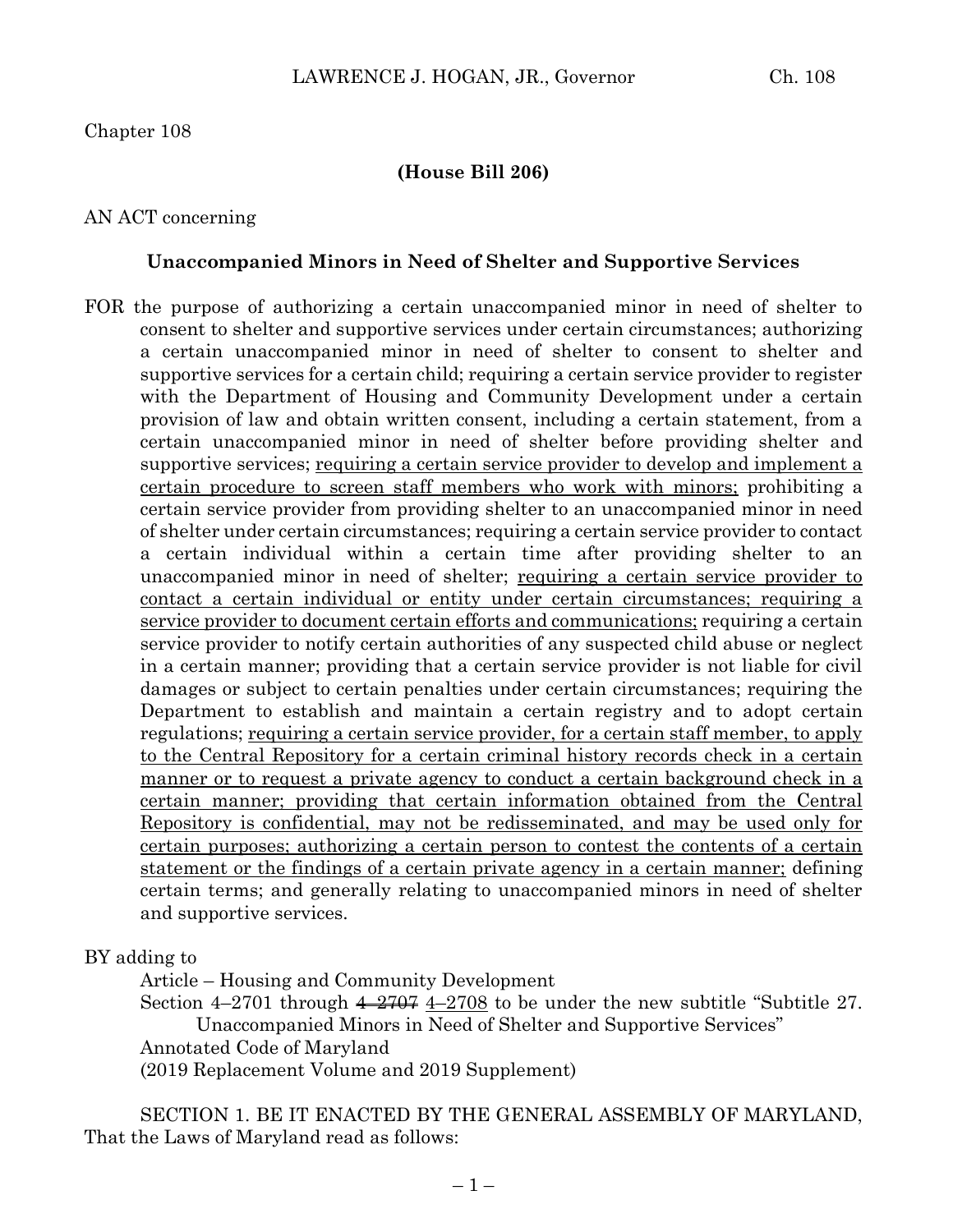## **Article – Housing and Community Development**

# **SUBTITLE 27. UNACCOMPANIED MINORS IN NEED OF SHELTER AND SUPPORTIVE SERVICES.**

**4–2701.**

**(A) IN THIS SUBTITLE THE FOLLOWING WORDS HAVE THE MEANINGS INDICATED.**

**(B) (1) "SERVICE PROVIDER" MEANS A PUBLIC OR PRIVATE NONPROFIT ORGANIZATION THAT PROVIDES SHELTER AND SUPPORTIVE SERVICES TO UNACCOMPANIED MINORS IN NEED OF SHELTER.**

**(2) "SERVICE PROVIDER" INCLUDES A HOST HOME PROGRAM.**

**(C) "SUPPORTIVE SERVICES" MEANS INTERVENTIONS, SERVICES, OR RESOURCES NECESSARY TO ASSIST UNACCOMPANIED MINORS IN NEED OF SHELTER IN ACQUIRING OR MAINTAINING:**

**(1) STABLE HOUSING;**

**(2) PERMANENT CONNECTIONS, INCLUDING ONGOING ATTACHMENTS TO FAMILIES, COMMUNITIES, SCHOOLS, AND OTHER POSITIVE SOCIAL NETWORKS;**

**(3) EDUCATION AND EMPLOYMENT, INCLUDING HIGH PERFORMANCE IN COMPLETION OF EDUCATION AND TRAINING ACTIVITIES, ESPECIALLY FOR YOUNGER YOUTH, AND STARTING AND MAINTAINING ADEQUATE AND STABLE EMPLOYMENT, PARTICULARLY FOR OLDER YOUTH; OR**

**(4) SOCIAL AND EMOTIONAL WELL–BEING, INCLUDING THE DEVELOPMENT OF KEY COMPETENCIES, ATTITUDES, AND BEHAVIORS THAT EQUIP A YOUNG PERSON TO SUCCEED ACROSS MULTIPLE DOMAINS OF DAILY LIFE, INCLUDING SCHOOL, WORK, RELATIONSHIPS, AND COMMUNITY.**

**(D) "UNACCOMPANIED MINOR IN NEED OF SHELTER" MEANS A MINOR:**

**(1) WHO IS NOT IN THE PHYSICAL CUSTODY OF A PARENT OR LEGAL GUARDIAN; AND**

**(2) WHO IS NOT IN THE PHYSICAL CUSTODY OF A PARENT OR GUARDIAN AND**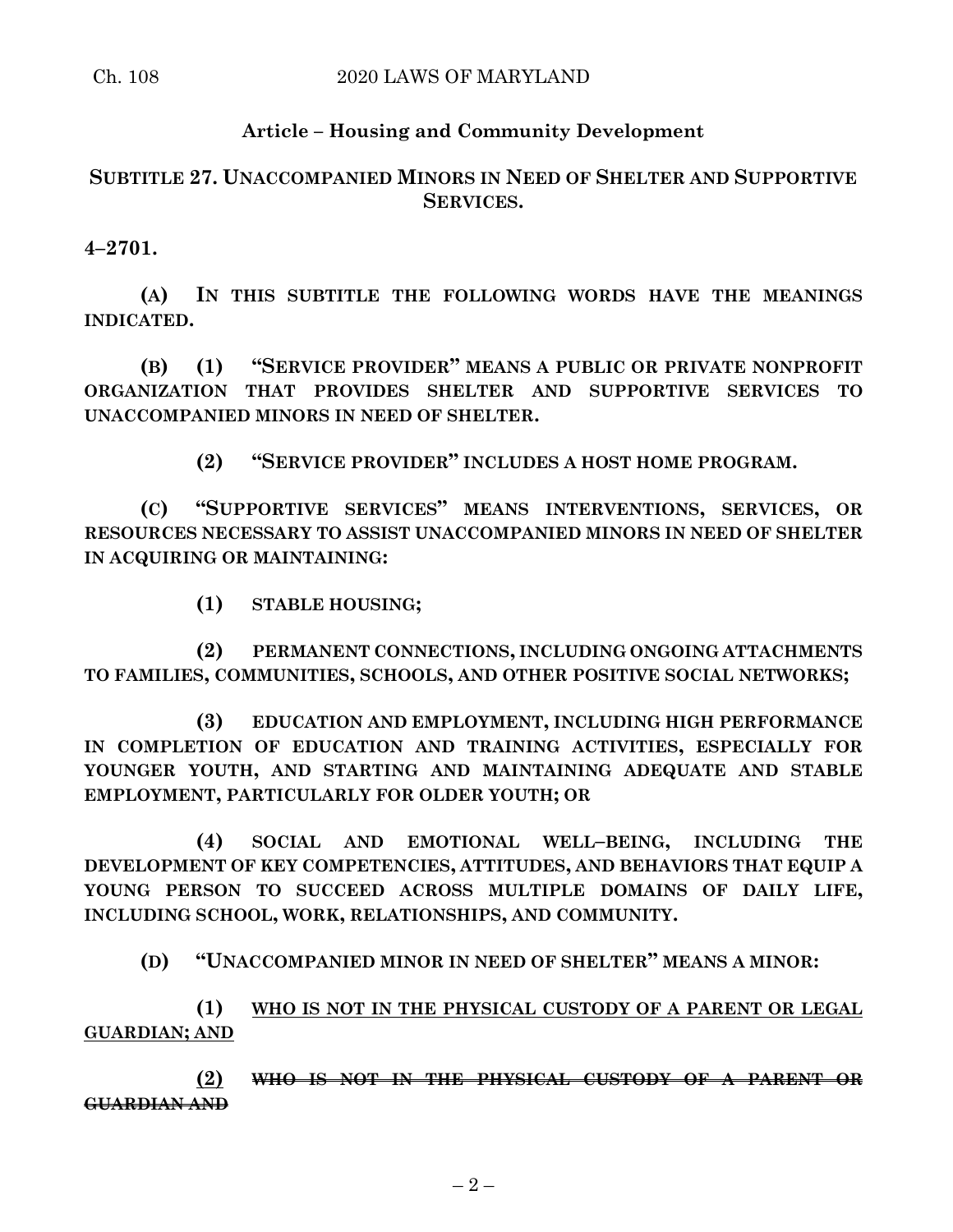**(I) WHO LACKS A FIXED, REGULAR, AND ADEQUATE NIGHTTIME RESIDENCE AS DEFINED IN THE MCKINNEY–VENTO HOMELESS ASSISTANCE ACT; OR**

**(2) (II) WHOSE STATUS OR CIRCUMSTANCES INDICATE A SIGNIFICANT DANGER OF EXPERIENCING HOMELESSNESS IN THE NEAR FUTURE.**

**4–2702.**

**(A) AN UNACCOMPANIED MINOR IN NEED OF SHELTER MAY CONSENT TO SHELTER AND SUPPORTIVE SERVICES IF THE SERVICE PROVIDER REASONABLY BELIEVES THAT:**

**(1) THE UNACCOMPANIED MINOR UNDERSTANDS THE SIGNIFICANT BENEFITS, RESPONSIBILITIES, RISKS, AND LIMITS OF THE SHELTER AND SERVICES AND CAN COMMUNICATE AN INFORMED CONSENT;**

**(2) THE UNACCOMPANIED MINOR UNDERSTANDS THE REQUIREMENTS AND RULES OF THE SHELTER AND SERVICES; AND**

**(3) THE SHELTER AND SERVICES ARE NECESSARY TO ENSURE THE UNACCOMPANIED MINOR'S SAFETY AND WELL–BEING.**

**(B) AN UNACCOMPANIED MINOR IN NEED OF SHELTER WHO IS A PARENT MAY CONSENT TO SHELTER AND SUPPORTIVE SERVICES FOR THE MINOR'S CHILD.**

**4–2703.**

**(A) (1) BEFORE PROVIDING SHELTER AND SUPPORTIVE SERVICES TO AN UNACCOMPANIED MINOR IN NEED OF SHELTER, A SERVICE PROVIDER SHALL:**

**(I) REGISTER WITH THE DEPARTMENT; AND**

**(II) DEVELOP AND IMPLEMENT A PROCEDURE TO SCREEN EACH STAFF MEMBER WHO WORKS WITH MINORS, INCLUDING THROUGH A STATE AND NATIONAL CRIMINAL HISTORY RECORDS CHECK OR A PRIVATE AGENCY BACKGROUND CHECK CONDUCTED IN ACCORDANCE WITH § 4–2708 OF THIS SUBTITLE; AND**

**(III) OBTAIN WRITTEN CONSENT FROM THE UNACCOMPANIED MINOR IN NEED OF SHELTER.**

**(2) THE WRITTEN CONSENT FROM THE UNACCOMPANIED MINOR IN NEED OF SHELTER SHALL STATE THE MINOR'S:**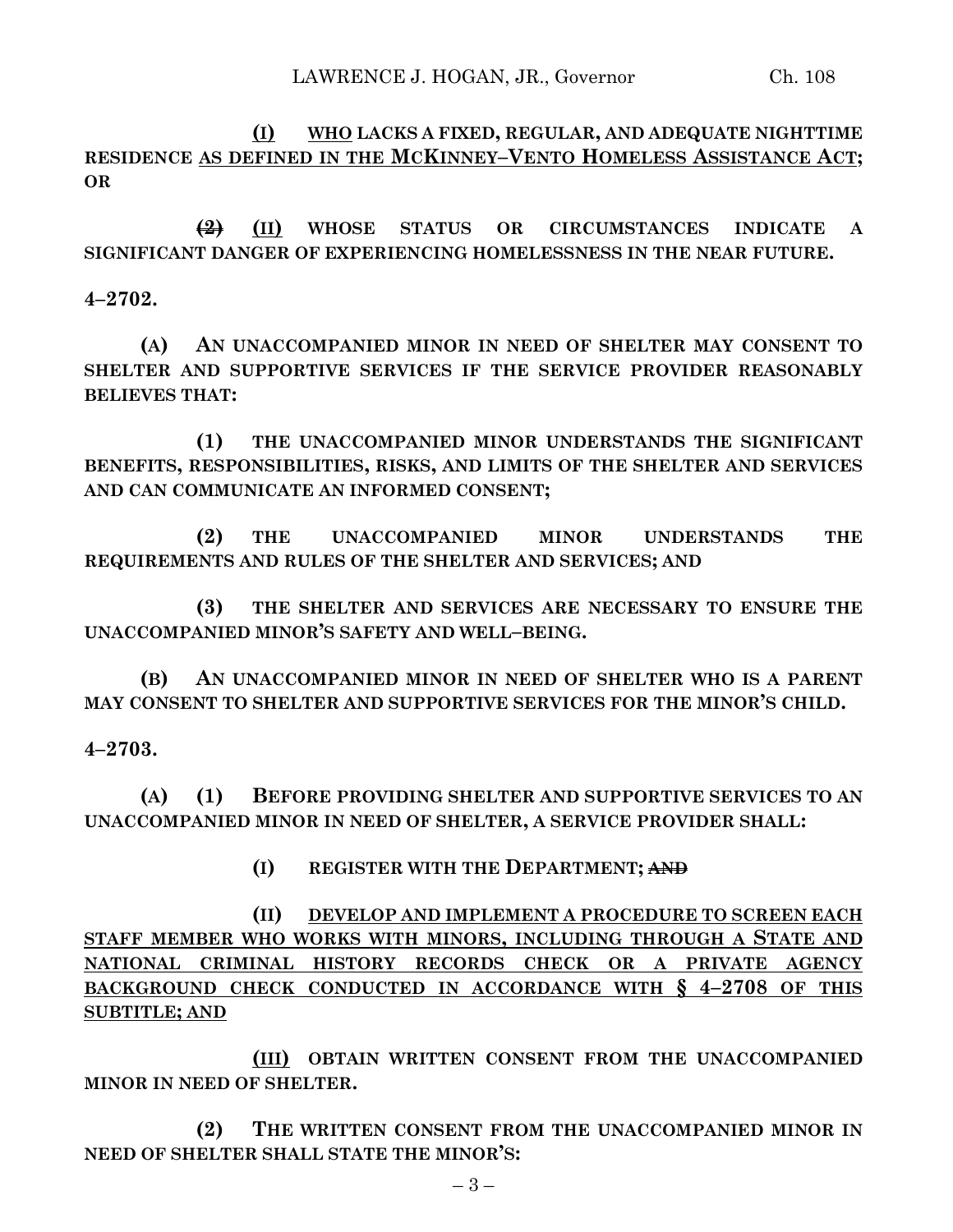**(I) AGE;**

**(II) GUARDIANSHIP STATUS, IF KNOWN; AND**

**(III) LIVING SITUATION.**

**(B) A SERVICE PROVIDER MAY NOT PROVIDE SHELTER TO A MINOR IF THE SERVICE PROVIDER HAS KNOWLEDGE THAT THE MINOR:**

**(1) KNOWINGLY PROVIDED FALSE INFORMATION IN THE WRITTEN CONSENT REQUIRED UNDER SUBSECTION (A) OF THIS SECTION; OR**

**(2) DOES NOT MEET THE DEFINITION OF AN UNACCOMPANIED MINOR IN NEED OF SHELTER UNDER THIS SUBTITLE.**

**4–2704.**

**(A) (1) EXCEPT AS PROVIDED IN PARAGRAPH (2) OF THIS SUBSECTION, A AFTER PROVIDING SHELTER TO AN UNACCOMPANIED MINOR IN NEED OF SHELTER, A SERVICE PROVIDER SHALL:**

**(1) (I) AS SOON AS POSSIBLE AND WITHIN 72 HOURS, CONTACT A PARENT, A GUARDIAN, OR AN ADULT RELATIVE OF AN UNACCOMPANIED THE MINOR IN NEED OF SHELTER AS SOON AS POSSIBLE AND WITHIN 72 HOURS AFTER PROVIDING SHELTER; OR**

**(II) IF THE SERVICE PROVIDER SUSPECTS ABUSE OR NEGLECT BY THE PARENT, GUARDIAN, OR ADULT RELATIVE OF THE MINOR, IMMEDIATELY NOTIFY THE APPROPRIATE AUTHORITIES OF THE SUSPECTED ABUSE OR NEGLECT IN ACCORDANCE WITH § 5–704 OF THE FAMILY LAW ARTICLE; AND** 

**(2) IF THE SERVICE PROVIDER SUSPECTS ANY ABUSE OR NEGLECT OF THE UNACCOMPANIED MINOR IN NEED OF SHELTER, IMMEDIATELY NOTIFY THE APPROPRIATE AUTHORITIES OF THE SUSPECTED ABUSE OR NEGLECT IN ACCORDANCE WITH § 5–704 OF THE FAMILY LAW ARTICLE.**

**(2) A SERVICE PROVIDER SHALL CONTACT ANOTHER ADULT IDENTIFIED BY THE UNACCOMPANIED MINOR IN NEED OF SHELTER AS SOON AS POSSIBLE IF:**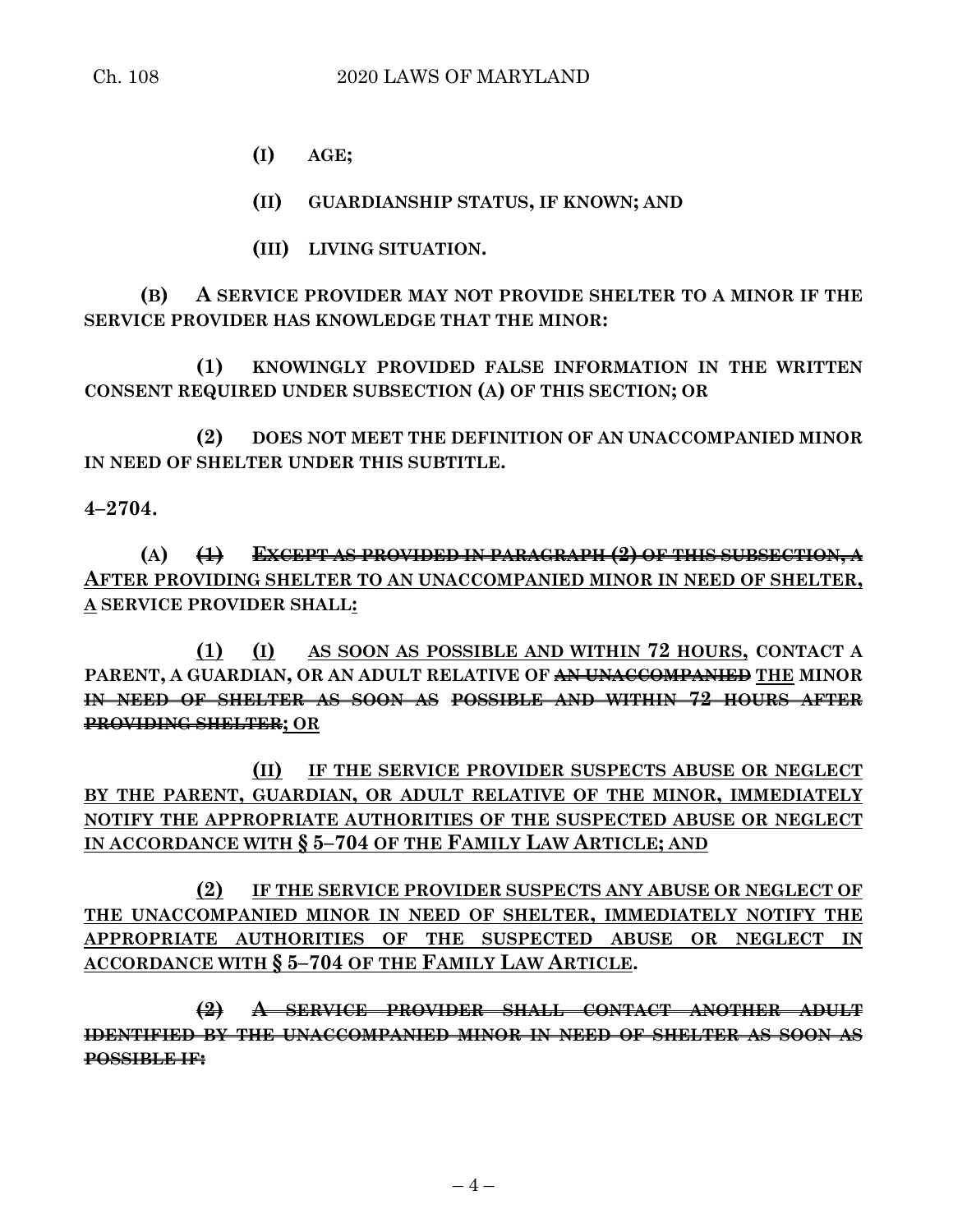**(I) THE SERVICE PROVIDER DETERMINES THAT IT IS NOT IN THE BEST INTEREST OF THE UNACCOMPANIED MINOR IN NEED OF SHELTER TO CONTACT A PARENT, A GUARDIAN, OR AN ADULT RELATIVE;**

**(II) THE SERVICE PROVIDER IS UNABLE TO CONTACT A PARENT, A GUARDIAN, OR AN ADULT RELATIVE; OR**

**(III) THE UNACCOMPANIED MINOR IN NEED OF SHELTER REFUSES TO PROVIDE THE NAME OR CONTACT INFORMATION OF A PARENT, A GUARDIAN, OR AN ADULT RELATIVE.**

**(3) IF A SERVICE PROVIDER CONTACTS ANOTHER ADULT IDENTIFIED BY THE UNACCOMPANIED MINOR IN NEED OF SHELTER UNDER PARAGRAPH (2) OF THIS SUBSECTION, THE SERVICE PROVIDER SHALL DOCUMENT THE REASON THE SERVICE PROVIDER DID NOT CONTACT A PARENT, A GUARDIAN, OR AN ADULT RELATIVE OF THE UNACCOMPANIED MINOR IN NEED OF SHELTER.**

**(B) A SERVICE PROVIDER SHALL NOTIFY THE APPROPRIATE AUTHORITIES OF ANY SUSPECTED ABUSE OR NEGLECT IN ACCORDANCE WITH § 5–704 OF THE FAMILY LAW ARTICLE.**

**(B) (1) IF A SERVICE PROVIDER IS UNABLE TO CONTACT, AND DOES NOT SUSPECT ABUSE BY, A PARENT, A GUARDIAN, OR AN ADULT RELATIVE OF AN UNACCOMPANIED MINOR IN NEED OF SHELTER, THE SERVICE PROVIDER SHALL:**

**(I) NOTIFY THE MINOR OF THE REQUIREMENTS OF THIS SECTION; AND**

**(II) AFTER PROVIDING THE NOTICE REQUIRED UNDER ITEM (I) OF THIS PARAGRAPH, CONTACT THE NATIONAL CENTER FOR MISSING AND EXPLOITED CHILDREN TO DETERMINE IF THE MINOR HAS BEEN REPORTED MISSING BY A LEGAL GUARDIAN.**

**(2) IF A SERVICE PROVIDER RECEIVES INFORMATION INDICATING THAT AN UNACCOMPANIED MINOR IN NEED OF SHELTER IS MISSING FROM FOSTER CARE, THE SERVICE PROVIDER SHALL CONTACT THE LOCAL DEPARTMENT OF SOCIAL SERVICES.**

**(3) IF A SERVICE PROVIDER RECEIVES INFORMATION INDICATING THAT AN UNACCOMPANIED MINOR IN NEED OF SHELTER HAS BEEN REPORTED MISSING BY A LEGAL GUARDIAN OTHER THAN THE LOCAL DEPARTMENT OF SOCIAL SERVICES, THE SERVICE PROVIDER SHALL CONTACT LOCAL LAW ENFORCEMENT.**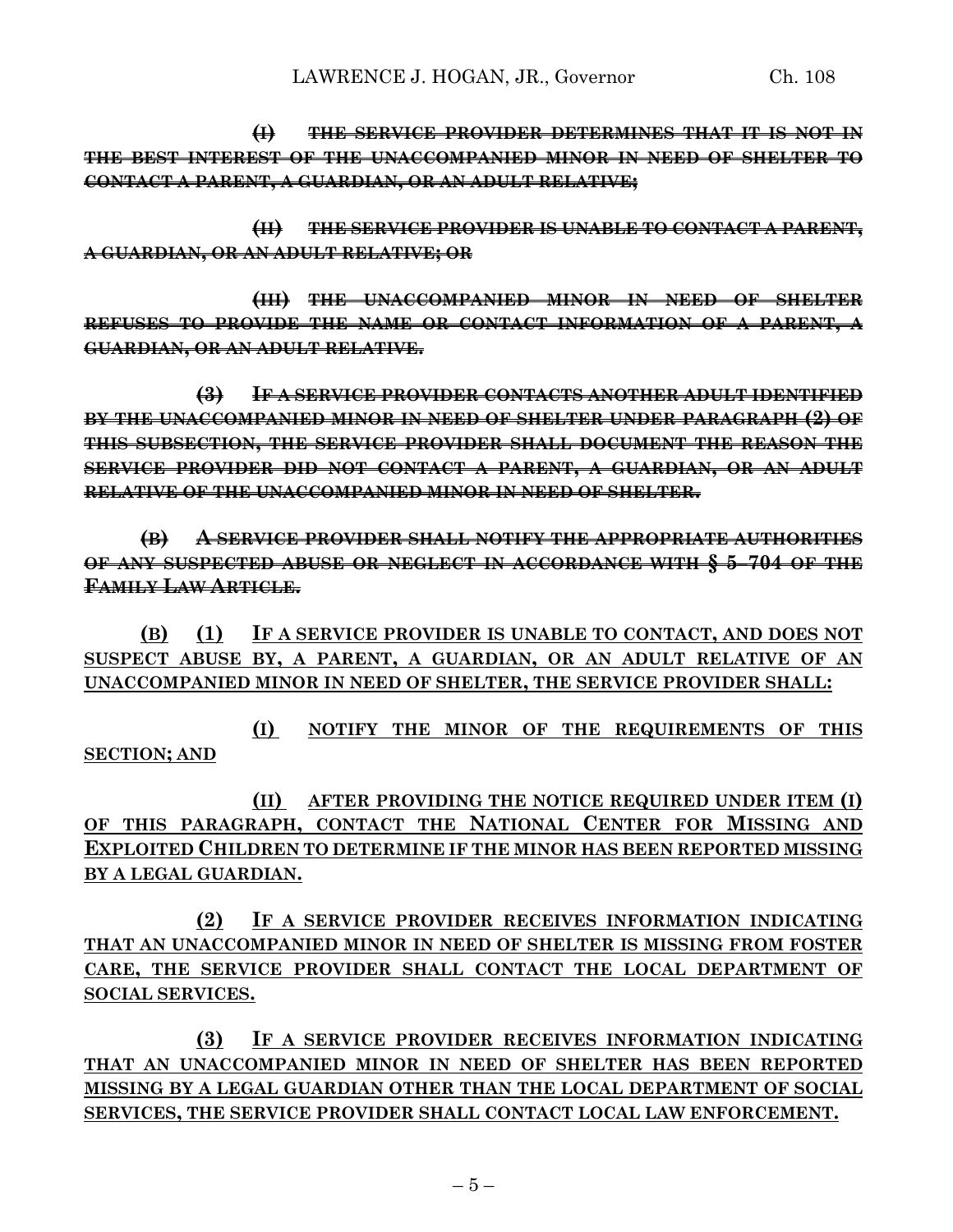## **(C) A SERVICE PROVIDER SHALL DOCUMENT EFFORTS AND COMMUNICATIONS MADE UNDER SUBSECTION (B) OF THIS SECTION.**

**4–2705.**

**(A) EXCEPT AS PROVIDED UNDER SUBSECTION (B) OF THIS SECTION, A A SERVICE PROVIDER THAT PROVIDES SHELTER AND SUPPORTIVE SERVICES TO AN UNACCOMPANIED MINOR IN NEED OF SHELTER UNDER IN ACCORDANCE WITH THIS SUBTITLE IS NOT CIVILLY OR CRIMINALLY LIABLE OR SUBJECT TO A DISCIPLINARY PENALTY BASED SOLELY ON THE PROVIDER'S REASONABLE DETERMINATION TO PROVIDE THE SHELTER AND SUPPORTIVE SERVICES.**

**(B) A SERVICE PROVIDER IS CIVILLY OR CRIMINALLY LIABLE OR SUBJECT TO A DISCIPLINARY PENALTY IF THE SERVICE PROVIDER'S DETERMINATION TO PROVIDE SHELTER AND SUPPORTIVE SERVICES OR THE SERVICE PROVIDER'S CONDUCT IN PROVIDING SHELTER AND SUPPORTIVE SERVICES IS THE RESULT OF THE SERVICE PROVIDER'S:**

**(1) GROSS NEGLIGENCE; OR**

**(2) WILLFUL OR WANTON ACTS OR OMISSIONS.**

### **4–2706.**

**THE DEPARTMENT SHALL ESTABLISH AND MAINTAIN A REGISTRY OF ALL SERVICE PROVIDERS THAT REGISTER UNDER § 4–2703 OF THIS SUBTITLE TO PROVIDE SHELTER AND SUPPORTIVE SERVICES TO UNACCOMPANIED MINORS IN NEED OF SHELTER.**

### **4–2707.**

**(A) THE DEPARTMENT SHALL ADOPT REGULATIONS TO CARRY OUT THIS SUBTITLE.**

**(B) THE REGULATIONS SHALL INCLUDE:**

**(1) A PROHIBITION AGAINST A SERVICE PROVIDER KNOWINGLY HIRING OR RETAINING AN INDIVIDUAL WHO HAS BEEN CONVICTED OF A CRIME INVOLVING:**

**(I) AN OFFENSE UNDER § 3–307 OR § 3–308 OF THE CRIMINAL LAW ARTICLE OR AN OFFENSE UNDER THE LAWS OF ANOTHER STATE THAT WOULD**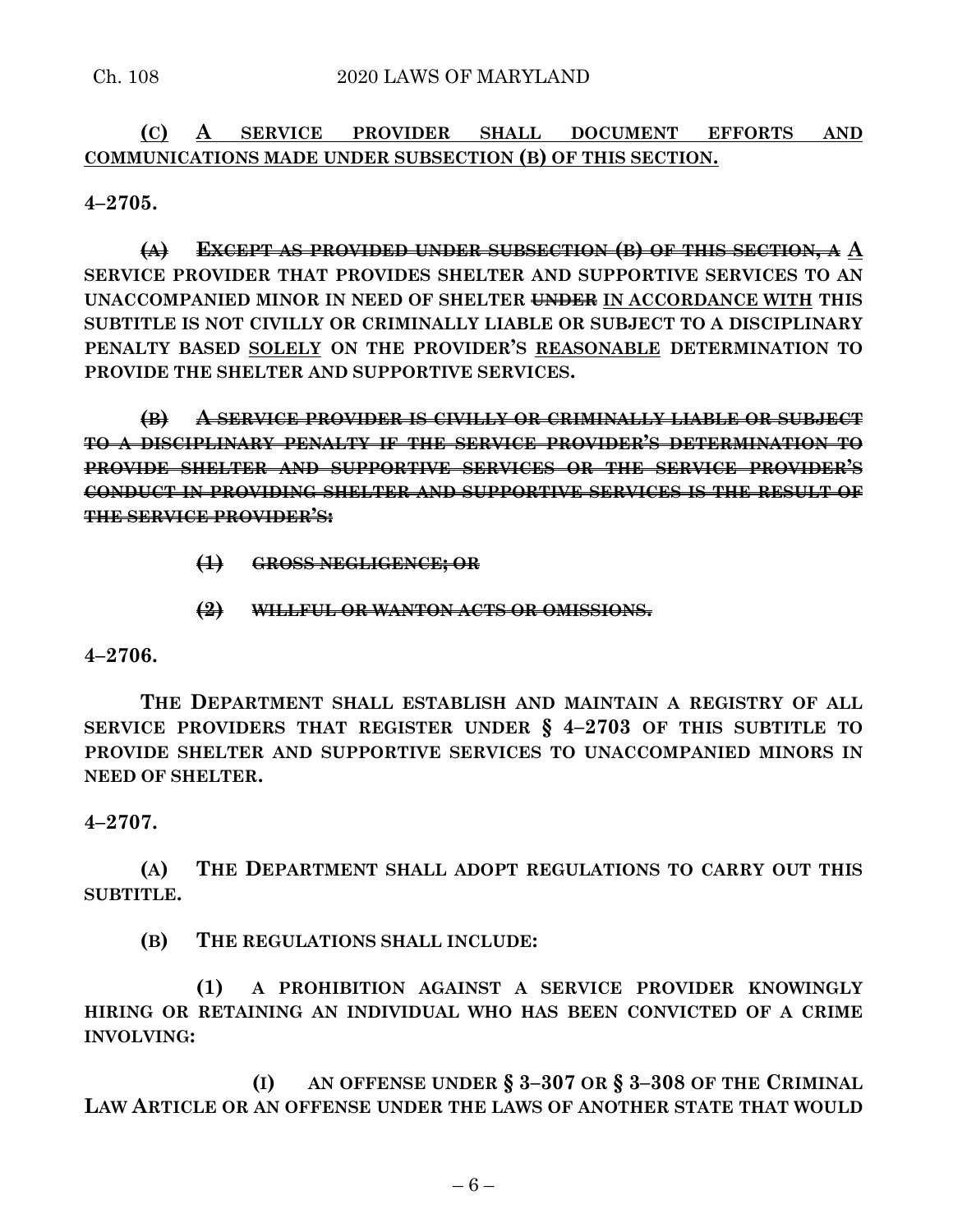**CONSTITUTE A VIOLATION OF § 3–307 OR § 3–308 OF THE CRIMINAL LAW ARTICLE IF COMMITTED IN THE STATE;**

**(II) CHILD ABUSE UNDER § 3–601 OF THE CRIMINAL LAW ARTICLE OR AN OFFENSE UNDER THE LAWS OF ANOTHER STATE THAT WOULD CONSTITUTE CHILD ABUSE UNDER § 3–601 OF THE CRIMINAL LAW ARTICLE IF COMMITTED IN THE STATE;**

**(II) (III) CHILD SEXUAL ABUSE UNDER § 3–602 OF THE CRIMINAL LAW ARTICLE OR AN OFFENSE UNDER THE LAWS OF ANOTHER STATE THAT WOULD CONSTITUTE CHILD SEXUAL ABUSE UNDER § 3–602 OF THE CRIMINAL LAW ARTICLE IF COMMITTED IN THE STATE; OR**

**(IV) CHILD NEGLECT UNDER § 3–602.1 OF THE CRIMINAL LAW ARTICLE OR AN OFFENSE UNDER THE LAWS OF ANOTHER STATE THAT WOULD CONSTITUTE NEGLECT UNDER § 3–602.1 OF THE CRIMINAL LAW ARTICLE IF COMMITTED IN THE STATE; OR**

**(III) (V) A CRIME OF VIOLENCE AS DEFINED IN § 14–101 OF THE CRIMINAL LAW ARTICLE OR AN OFFENSE UNDER THE LAWS OF ANOTHER STATE THAT WOULD BE A VIOLATION OF § 14–101 OF THE CRIMINAL LAW ARTICLE IF COMMITTED IN THE STATE; AND**

**(2) A REQUIREMENT THAT EACH SERVICE PROVIDER APPLY TO THE CRIMINAL JUSTICE INFORMATION SYSTEM CENTRAL REPOSITORY OF THE DEPARTMENT OF PUBLIC SAFETY AND CORRECTIONAL SERVICES FOR A STATE AND NATIONAL CRIMINAL HISTORY RECORDS CHECK FOR EACH STAFF MEMBER WHO SERVES MINORS. PROVIDE TRAINING FOR EACH STAFF MEMBER WHO SERVES MINORS REGARDING MANDATORY REPORTING OF SUSPECTED ABUSE OR NEGLECT IN ACCORDANCE WITH § 4–2704 OF THIS SUBTITLE AND § 5–704 OF THE FAMILY LAW ARTICLE.**

**4–2708.**

**(A) IN THIS SECTION, "CENTRAL REPOSITORY" MEANS THE CRIMINAL JUSTICE INFORMATION SYSTEM CENTRAL REPOSITORY OF THE DEPARTMENT OF PUBLIC SAFETY AND CORRECTIONAL SERVICES.**

**(B) FOR EACH STAFF MEMBER WHO WORKS WITH UNACCOMPANIED MINORS, A SERVICE PROVIDER SHALL:**

**(1) APPLY TO THE CENTRAL REPOSITORY FOR A STATE AND NATIONAL CRIMINAL HISTORY RECORDS CHECK; OR**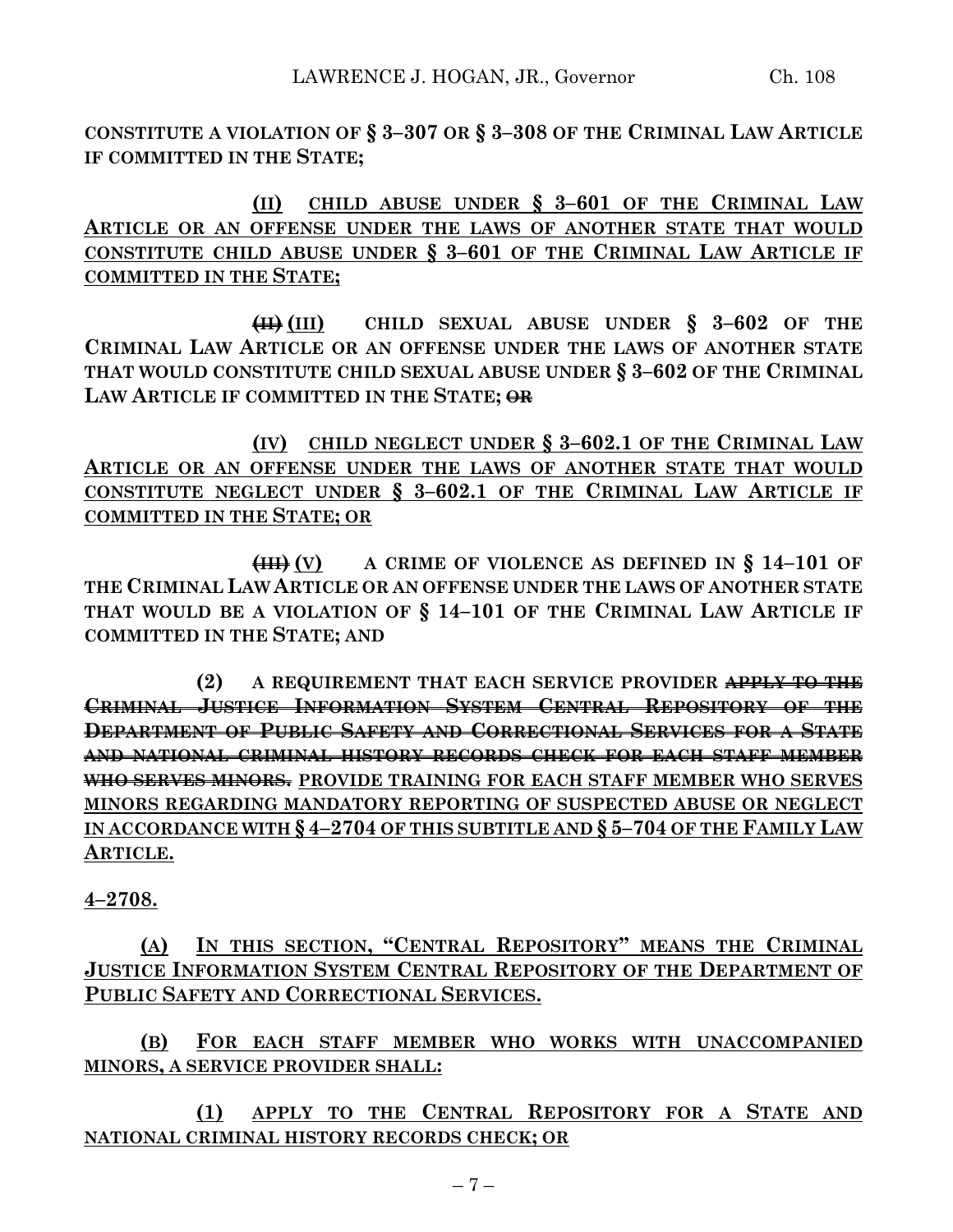# **(2) REQUEST A PRIVATE AGENCY TO CONDUCT A BACKGROUND CHECK.**

**(C) (1) AS PART OF AN APPLICATION TO THE CENTRAL REPOSITORY FOR A STATE AND NATIONAL CRIMINAL HISTORY RECORDS CHECK, THE SERVICE PROVIDER SHALL SUBMIT TO THE CENTRAL REPOSITORY:**

**(I) ONE COMPLETE SET OF LEGIBLE FINGERPRINTS OF THE STAFF MEMBER TAKEN IN A FORMAT APPROVED BY THE DIRECTOR OF THE CENTRAL REPOSITORY AND THE DIRECTOR OF THE FEDERAL BUREAU OF INVESTIGATION;**

**(II) THE FEE AUTHORIZED UNDER § 10–221(B)(7) OF THE CRIMINAL PROCEDURE ARTICLE FOR ACCESS TO STATE CRIMINAL HISTORY RECORDS; AND**

**(III) THE MANDATORY PROCESSING FEE REQUIRED BY THE FEDERAL BUREAU OF INVESTIGATION FOR A NATIONAL CRIMINAL HISTORY RECORDS CHECK.**

**(2) IN ACCORDANCE WITH TITLE 10, SUBTITLE 2 OF THE CRIMINAL PROCEDURE ARTICLE, THE CENTRAL REPOSITORY SHALL FORWARD TO THE SERVICE PROVIDER AND THE STAFF MEMBER THE CRIMINAL HISTORY RECORD INFORMATION OF THE STAFF MEMBER.**

**(3) INFORMATION OBTAINED FROM THE CENTRAL REPOSITORY UNDER THIS SUBSECTION:**

**(I) IS CONFIDENTIAL AND MAY NOT BE REDISSEMINATED; AND**

**(II) MAY BE USED ONLY FOR THE SCREENING PURPOSES AUTHORIZED BY THIS SUBTITLE.**

**(4) A PERSON WHO IS THE SUBJECT OF A CRIMINAL HISTORY RECORDS CHECK UNDER THIS SUBSECTION MAY CONTEST THE CONTENTS OF THE PRINTED STATEMENT ISSUED BY THE CENTRAL REPOSITORY AS PROVIDED IN § 10–223 OF THE CRIMINAL PROCEDURE ARTICLE.**

**(D) IF A SERVICE PROVIDER REQUESTS A PRIVATE AGENCY TO CONDUCT A BACKGROUND CHECK:**

**(1) THE PRIVATE AGENCY SHALL:**